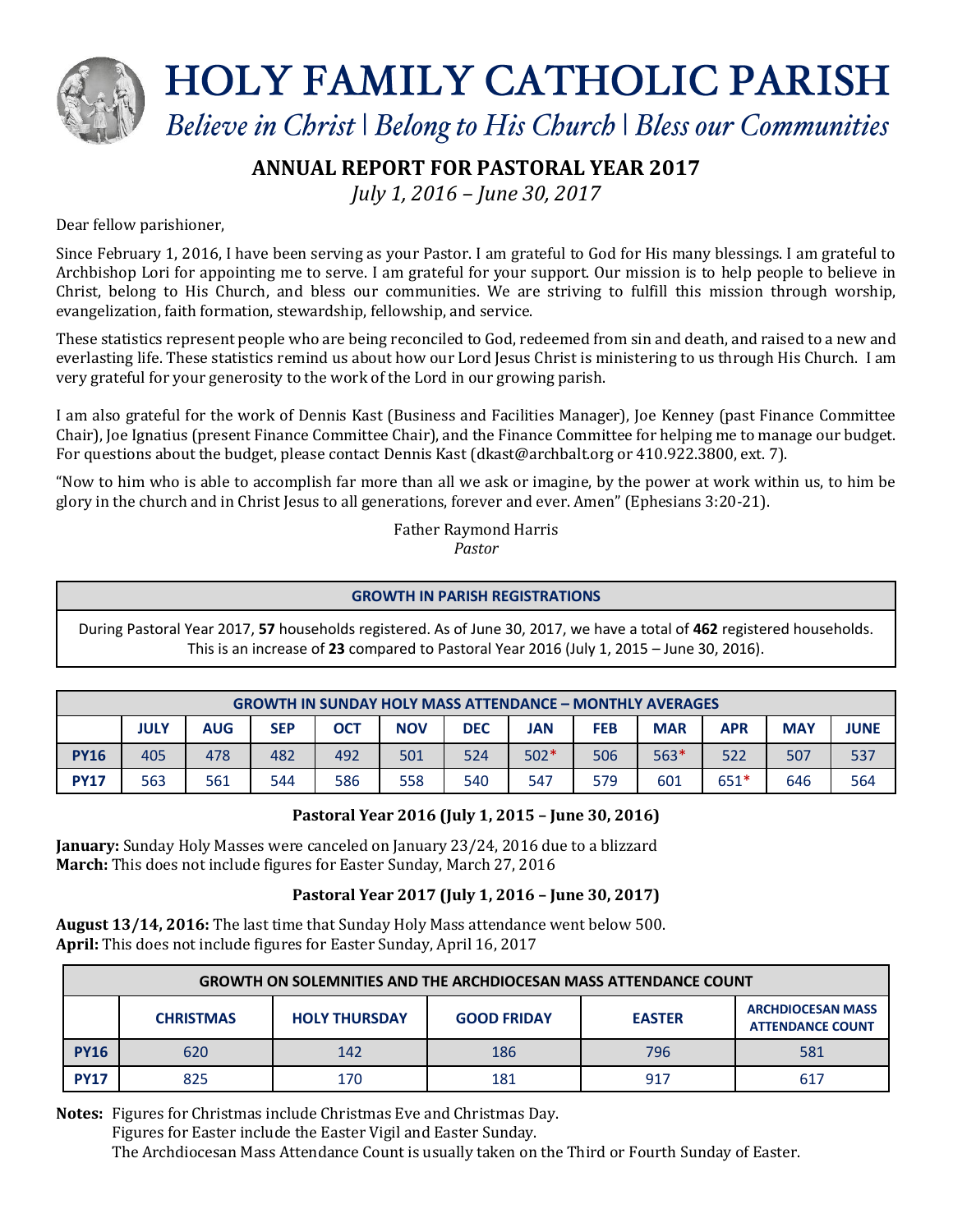| <b>RECEPTION OF SACRAMENTS</b> |                 |        |                      |        |                         |        |                   |        |                  |                       |
|--------------------------------|-----------------|--------|----------------------|--------|-------------------------|--------|-------------------|--------|------------------|-----------------------|
|                                | <b>BAPTISMS</b> |        | <b>CONFIRMATIONS</b> |        | <b>FIRST COMMUNIONS</b> |        | <b>RECEPTIONS</b> |        | <b>MARRIAGES</b> | <b>CONVALIDATIONS</b> |
| <b>AGE</b>                     | $0 - 18$        | $18 +$ | $0 - 18$             | $18 +$ | $0 - 18$                | $18 +$ | $0 - 18$          | $18 +$ |                  |                       |
| <b>PY16</b>                    | 19              |        |                      |        |                         |        |                   |        |                  |                       |
| <b>PY17</b>                    | 22              |        | 14                   |        | 20                      |        |                   |        |                  |                       |

**Notes:** During PY17, 2 children received their First Eucharist in July 2016; 18 children in May 2017. Marriage convalidation means that the couple were originally married outside the Church and now have exchanged their vows in the presence of a priest or deacon.

## **GROWTH IN THE SUNDAY SCHOOL OF RELIGION**

During Pastoral Year 2017, **67** students were registered. This was an increase of at least 300% compared to Pastoral Year 2016 (July 1, 2015 – June 30, 2016).

### **PASTORAL CARE OF THE SICK**

In addition to Father Harris, there were nine Communion Ministers who brought the Holy Eucharist to the sick and homebound at their homes, nursing homes, assisted care facilities, and hospitals. During PY17, additional Communion Ministers were a seminarian, who served during summer 2017, and two members of the Legion of Mary, who served in Northwest Hospital. Our parish serves Catholic patients and residents in Northwest Hospital, Chapel Hill Nursing and Rehabilitation Center, Future Care – Old Court, and Genesis Healthcare – Patapsco Valley Center.

### **REPORT ON THE BUDGET FOR FISCAL YEAR 2017**

There is a deficit listed for FY17 due to 3 one-time expenses. (1) We made a 1/3 down payment for the resurfacing of the parking lot. This expense was \$57,590.00. The funds for this expense were taken from the proceeds from the sale of property several years ago. (2) The second was for the installation of the church skylights. This expense was \$18,935.00. (3) There was a resolution regarding the school tax paid for rental income from the school. The tax was not paid in FY15 or FY16. We paid taxes for the three-year period in FY17. This totaled \$58,995.35. This tax is used by the Archdiocese to assist Catholic schools.

### **GROWTH IN SUNDAY OFFERTORY CONTRIBUTIONS**

In July 2017, Father Harris asked those who could to increase their offertory contributions by at least \$5 to assist with the expenses of our growing parish. As you have read above, our FY17 budget had a deficit because of an accounting procedure when we went to reserves to replace the church sanctuary skylights and resurface the parking lot. Many thanks for your generosity during FY17.

**FY16 - \$365,928.99 FY17 - \$432,995.92 An increase of \$67,066.33**

### **REPORT ON THE BUDGET FOR FISCAL YEAR 2018**

There is a deficit expected for FY18. This is due to two reasons. (1) We paid the balance of the cost to resurface the parking lot, which was completed in July. This expense was \$117,199.00. The funds for this expense were taken from the proceeds from the sale of property several years ago. (2) The loss of the tenant in the former school building. We hope to lease the school during FY18. However, we cannot predict time and income amount should be find a suitable tenant. The loss of income is approximately \$55,000.00.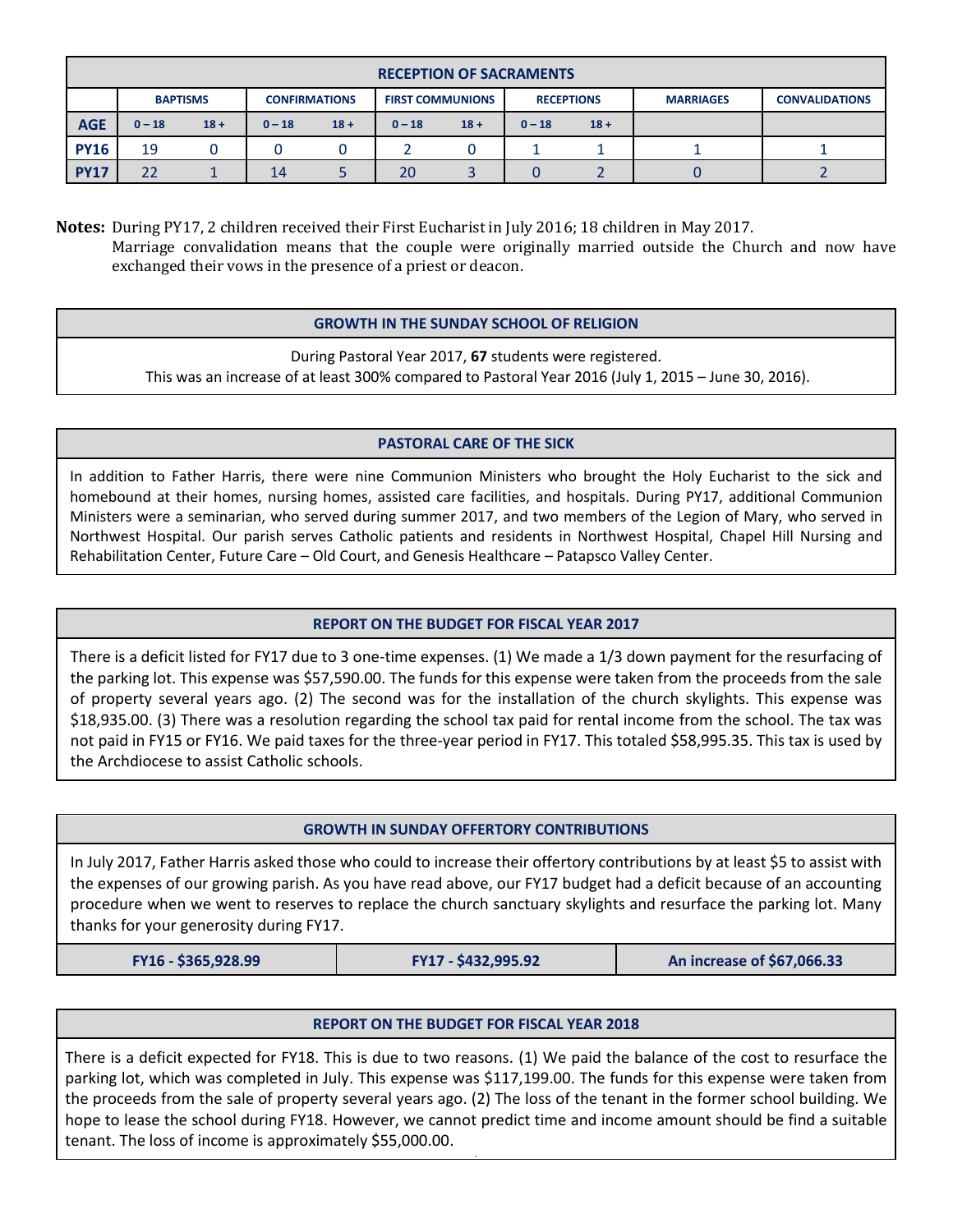